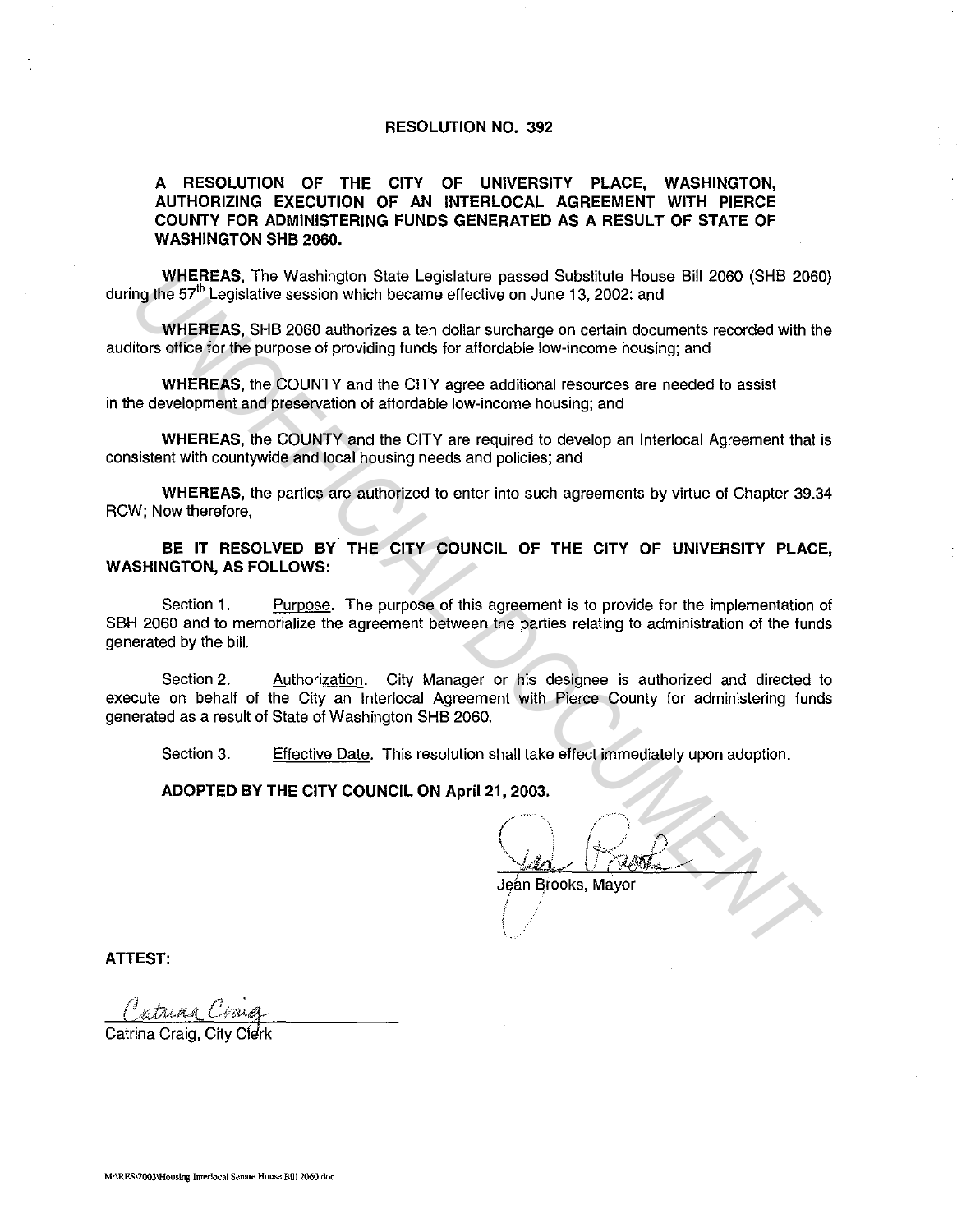

### **INTERLOCAL AGREEMENT BETWEEN PIERCE COUNTY AND THE CITY OF UNIVERSITY PLACE REGARDING ADMINISTERING FUNDS GENERATED AS A RESULT OF STATE OF WASHINGTON SHB 2060**

**THIS AGREEMENT** is entered into this day by and between **PIERCE COUNTY,** a political subdivision of the State of Washington (herein referred to as "COUNTY") and the **CITY OF UNIVERSITY PLACE,** all municipal corporations of the State of Washington (herein referred to as "CITY").

WHEREAS, the Washington State Legislature passed Substitute House Bill 2060 (SBH 2060) during the 57'h Legislative session which became effective on June 13, 2002; and

WHEREAS, SHB 2060 authorizes a ten dollar surcharge on certain documents recorded with the auditors office for the purpose of providing funds for affordable low-income housing; and

WHEREAS, the COUNTY and the CITY agree additional resources are needed to assist in the development and preservation of affordable low-income housing; and

WHEREAS, the COUNTY and the CITY are required to develop an Interlocal Agreement that is consistent with countywide and local housing needs and policies; and

WHEREAS, the parties are authorized to enter into such agreements by virtue of Chapter 39.34 RCW;

NOW, THEREFORE, in consideration of the terms and conditions contained herein, it is mutually agreed by and between the COUNTY and the CITY as follows:

SECTION I. **PURPOSE.** The purpose of this agreement is to provide for the implementation of Substitute House Bill 2060 (SBH 2060) and to memorialize the agreement between the parties relating to administration of the funds generated by the bill. **WHEREAS, the Washington State Legislature passed Substitute House Bill 2060 (SBH 2060) during the 57<sup>th</sup> Legislative session which became effective on June 13, 2002; and<br>WHEREAS, SHB 2060 authorizes a ten dollar surcharge** 

SECTION 2. **COUNTY OBLIGATIONS.** The COUNTY shall:

- I. Collect the required revenue authorized by SHB 2060 and hold it in a single fund; and
- 2. Participate in activities in accordance with the attached 2060 Guiding Principles, which are attached to and incorporated by reference to this Agreement as Exhibit 1; and
- 3. Disburse funds to designated eligible recipients in accordance with the attached 2060 Guiding Principles; and
- 4. Provide an annual written summary of funds collected and expended under the terms of this agreement to all parties.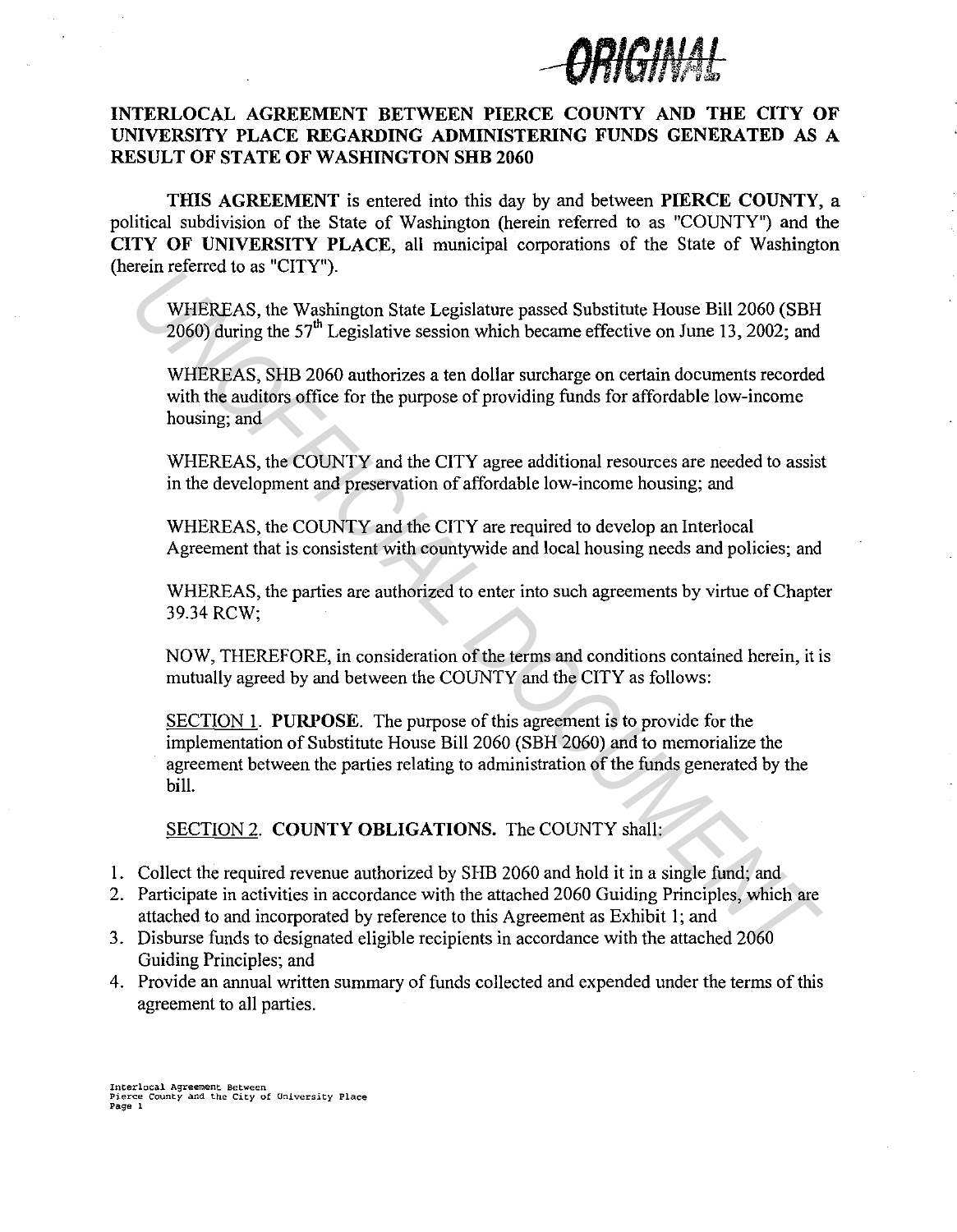SECTION 3. **CITY OBLIGATIONS.** The CITY shall issue a letter of consistency with their current Comprehensive Land Use Plan(s) and Department of Housing and Urban Development, Consolidated Housing and Community Development Plan (as appropriate) for approved projects that are located within their jurisdictional boundaries.

SECTION 4. **TERM OF THE AGREEMENT.** This Agreement shall commence on the date of execution of this Agreement and terminate on the date on which the Washington State Legislature withdraws its funding for the program established by SHB 2060. This Agreement shall automatically renew for one (1) year increments beginning January 1 and ending midnight, December 31, unless terminated by giving ninety (90) days written notice to the other party.

SECTION 5. **INDEMNIFICATION AND DEFENSE.** The COUNTY shall defend, indemnify, and save harmless the CITY, its officers, employees, and agents from any and all costs, claims, judgments, or awards of damages, resulting from the acts or omissions of the COUNTY, its officers, employees, or agents associated with this Agreement. In executing this Agreement, the COUNTY does not assume liability or responsibility for or in any way release the CITY from any liability or responsibility which arises in whole or in part from the existence or effect of Substitute Housing Bill 2060, ordinances, rules, regulations, resolutions, customs, policies, or practices. If any cause, claim, suit, action or administrative proceeding is commenced in which the enforceability and/or validity of any such law, ordinance, rule, regulation, resolution, custom, policy or practice is at issue, the CITY shall defend the same at its sole expense, and if judgment is entered or damages are awarded against the CITY, the COUNTY, or both, the CITY shall satisfy the same, including all chargeable costs and attorney's service charges. gistanct windiness is training for the program essamment of since the same and a different winding middle and a different and the same is the coUNTY shall defended by since the semi-meter (90) days written notice to the ot

The CITY shall defend, indemnify and save harmless the COUNTY, its officers, employees and agents from any and all costs, claims, judgments, or awards of damages, resulting from the acts or omissions of the CITY, its officers, employees or agents associated with this Agreement. In executing this Agreement, the CITY do not assume liability or responsibility for or in any way release the COUNTY from any liability or responsibility which arises in whole or in part from the existence or effect of COUNTY ordinances, rules, regulations, resolutions, customs, policies, or practices. If any cause, claim, suit, action, or administrative proceeding is commenced in which the enforceability and/or validity of any such COUNTY ordinance, rule, regulation, resolution, custom, policy, or practice is at issue, the COUNTY shall defend the same at its sole expense, and if judgment is entered or damages are awarded against the COUNTY, the CITY, or both, the COUNTY shall satisfy the same, including all chargeable costs and attorney's service charges.

SECTION 6. **NO THIRD-PARTY BENEFICIARY.** The COUNTY does not intend by this Agreement to assume any contractual obligations to anyone other than the CITY, and the CITY does not intend by this Agreement to assume any contractual obligations to anyone other than the COUNTY. The COUNTY and the CITY do not intend that there be any third-party beneficiary to this Agreement.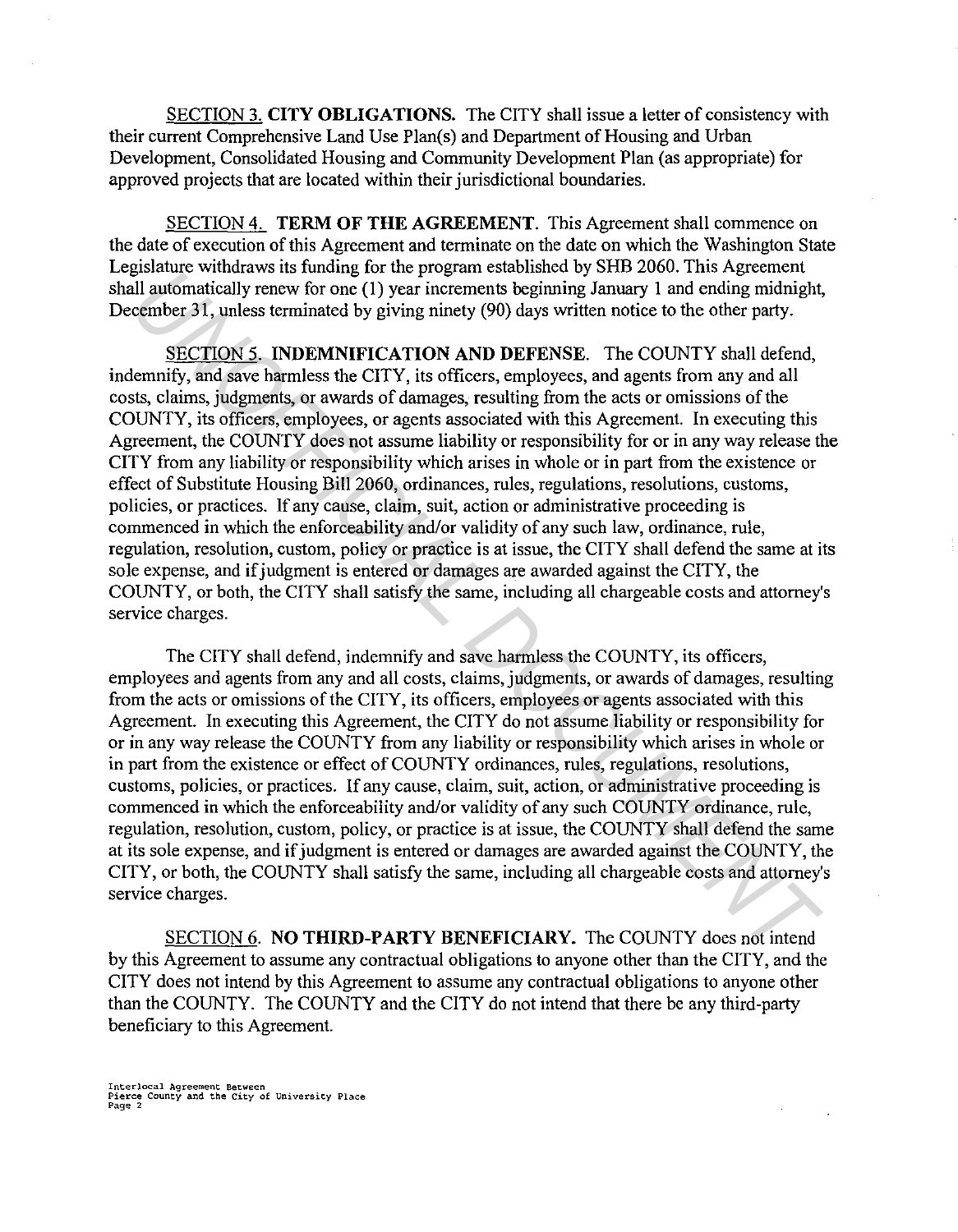SECTION 7. **INSURANCE COVERAGE.** The CITY shall maintain at all times during the course of this Agreement a general liability insurance policy or other comparable coverage with a self-insured retention of no more than \$2,000,000.00 and a policy limit of no less than \$5,000,000.00 dollars.

SECTION 8. **NON-DISCRIMINATION.** The COUNTY and the CITY certify that they are Equal Opportunity Employers.

SECTION 9. **ASSIGNMENT.** Neither the COUNTY nor the CITY shall have the right to transfer or assign, in whole or in part, any or all of its obligations and rights hereunder without the prior written consent of the other Party.

SECTION 10. **NOTICE.** Any formal notice or communication to be given by the COUNTY to the CITY under this Agreement shall be deemed properly given, if delivered, or if mailed postage prepaid and addressed to:

> City of University Place 3715 Bridgeport Way West University Place, Washington 98466

Any formal notice or communication to be given by the CITY to the COUNTY under this Agreement shall be deemed properly given, if delivered, or if mailed postage prepaid and addressed to:

> Pierce County Department of Community Services 8815 South Tacoma Way, Room 202 Lakewood, WA 98499-4588

Attention: Director

The name and address to which notices and communications shall be directed may be changed at any time, and from time to time, by either the CITY or the COUNTY giving notice thereof to the other as herein provided.

SECTION 11. **COUNTY AS INDEPENDENT CONTRACTOR.** COUNTY is, and shall at all times be deemed to be, an independent contractor. Nothing herein contained shall be construed as creating the relationship of employer and employee, or principal and agent, between the CITY and COUNTY or any of the COUNTY's agents or employees. The COUNTY shall retain all authority for rendition of services, standards of performance, control of personnel, and other matters incident to the performance of services by COUNTY pursuant to this Agreement. *SECTION 9.* AssEGNMENT. Neither the COUNTY nor the CITY shall have the right contents of the solution of the shall of its obligations and rights bereunder without prior written consent of the other Party.<br>
SECTION 10. NOT

Nothing in this Agreement shall make any employee of the CITY a COUNTY employee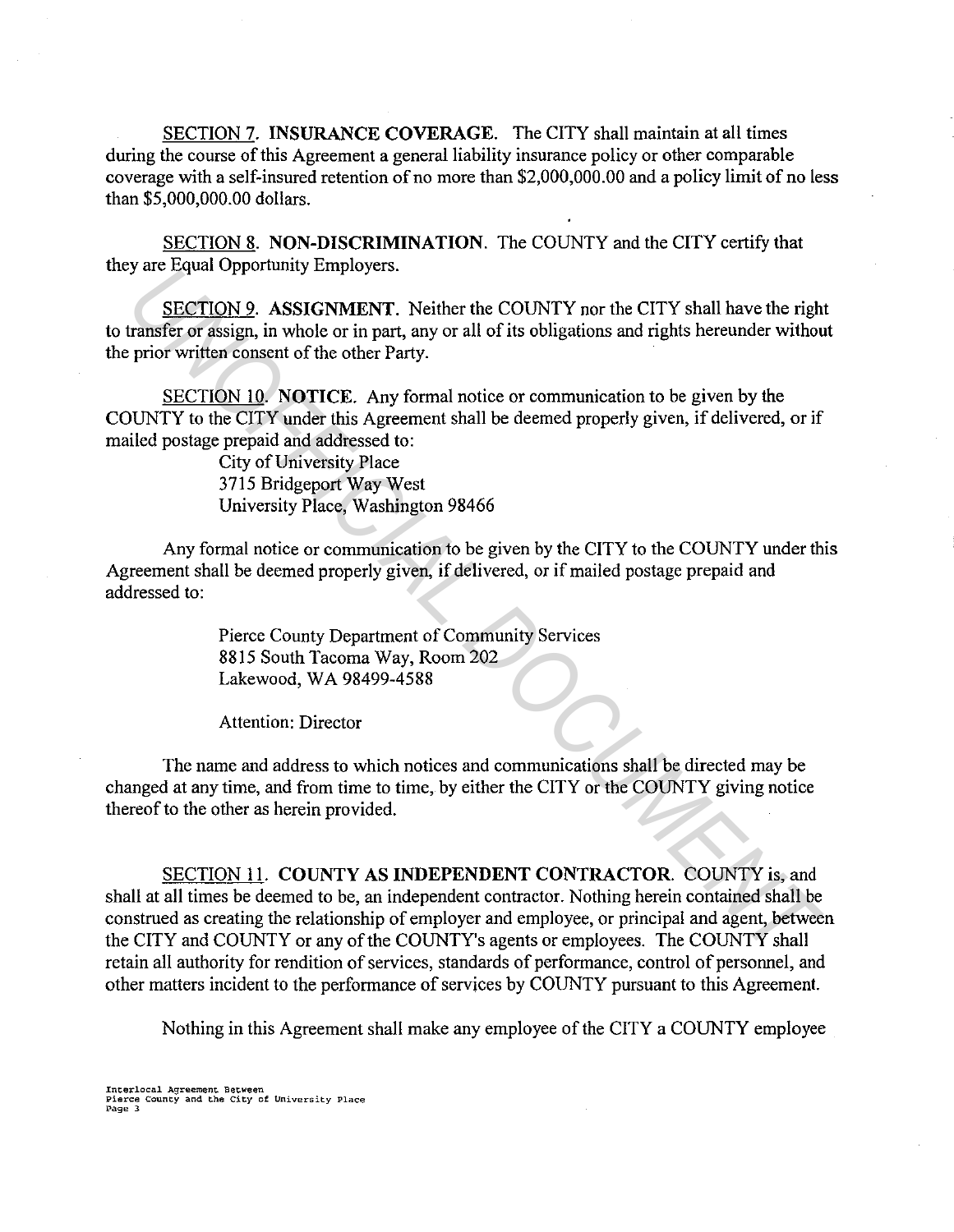or any employee of the COUNTY a CITY employee for any purpose, including, but not limited to, for withholding of taxes, payment of benefits, worker's compensation pursuant to Title 51 RCW, or any other rights or privileges accorded COUNTY or CITY employees by virtue of their employment.

SECTION 12. **W AIYER.** No waiver by a party of any term or condition of this Agreement shall be deemed or construed to constitute a waiver of any other term or condition or of any subsequent breach, whether of the same or a different provision of this Agreement.

SECTION 13. **ENTIRE AGREEMENT.** This Agreement contains all of the agreements of the Parties with respect to any matter covered or mentioned in this Agreement and no prior or other agreements shall be effective for any purpose.

SECTION 14. **AMENDMENT.** Provisions within this Agreement may be amended with the mutual consent of the parties hereto. No additions to, or alteration of, the terms of this Agreement shall be valid unless made in writing, formally approved, and executed by duly authorized agents of both parties.

SECTION 15. **NO REAL PROPERTY ACQUISITION OR JOINT FINANCING.**  This Interlocal Agreement does not provide for the acquisition, holding or disposal of real property. Nor does this Agreement contemplate the financing of any joint or cooperative undertaking. There shall be no budget maintained for any joint or cooperative undertaking pursuant to this Interlocal Agreement. *UN* SECTION 13. ENTIRE AGREEMENTY. This Agreement to state of the same of a dimension of this agreement.<br>
SECTION 14. ENTIRE AGREEMENT, This Agreement contains all of the<br>
EFIRENT DEVIRE AGREEMENT. This Agreement and the

SECTION 16. **FILING.** Copies of this Interlocal Agreement, together with the resolution of the Pierce County Council and the CITY Council's approving and ratifying this Agreement, shall be filed with the CITY Clerk, the Pierce County Auditor, and the Secretary of State of Washington after execution of the Agreement by both parties.

SECTION 17. **SEVERABILITY.** If any of the provisions contained in this Agreement are held illegal, invalid or unenforceable, the remaining provisions shall remain in full force and effect.

IN WITNESS WHERE OF, the parties have caused this Agreement to be executed on this  $\frac{day}{}$  of  $\frac{20}{x}$ .

Interlocal Agreement Between<br>Pierce County and the City of University Place<br>Page 4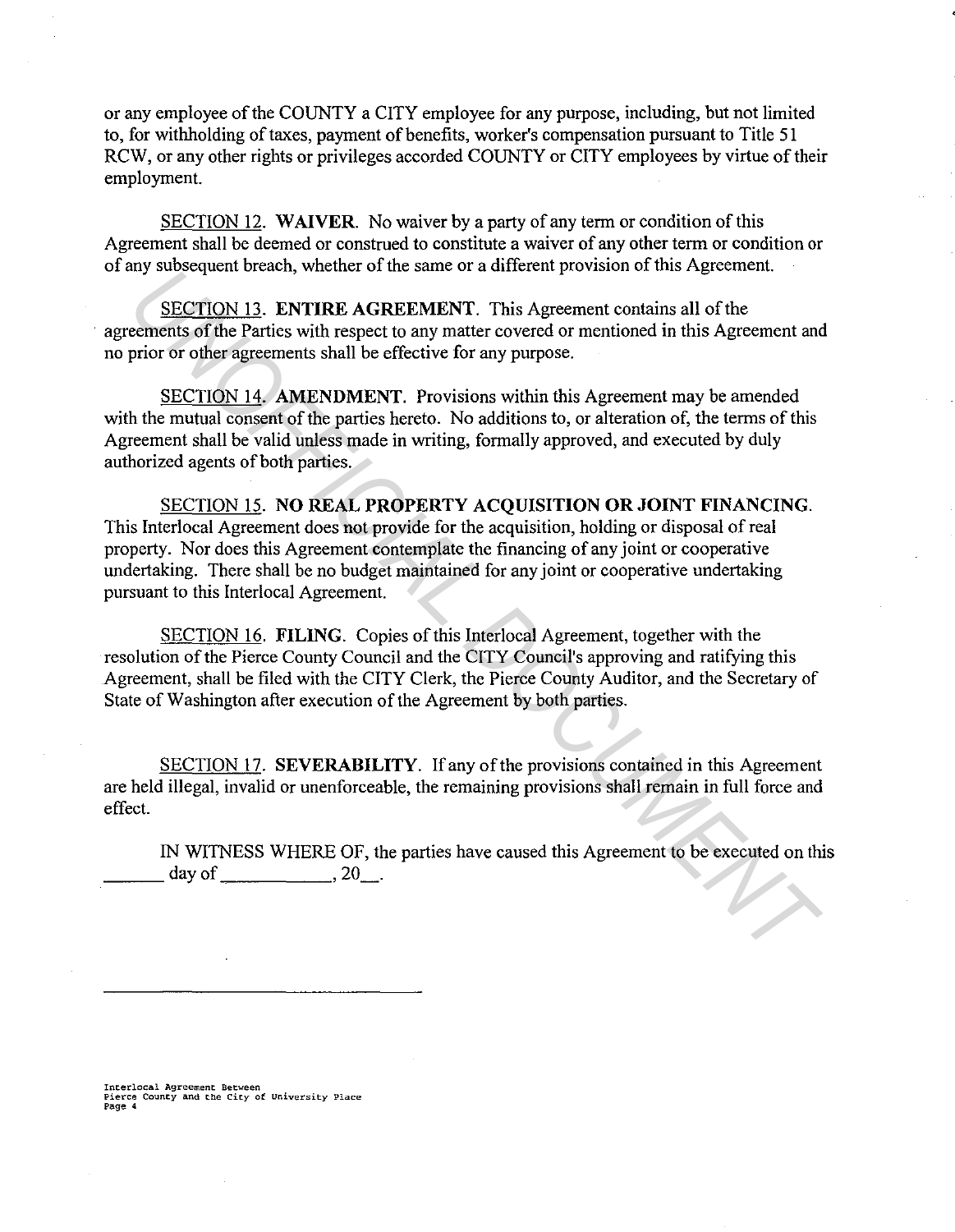Approved as to Form:

**PIERCE COUNTY** 

DEPARTMENT DIRECTOR Date

DEP. PROSECUTING ATTY Date (as to form only) PARTMENT DIRECTOR<br>
FARTMENT DIRECTOR<br>
TPARTMENT DIRECTOR<br>
TO C (DOM DIV)<br>
DOCUMENT AND FINANCE<br>
DIRECT AND FINANCE<br>
DATE DATE DATE

BUDGET AND FINANCE Date

COUNTY EXECUTIVE Date (if over \$250,000)

**Interlocal Agreement Between Pierce County and the City of University Place Page s**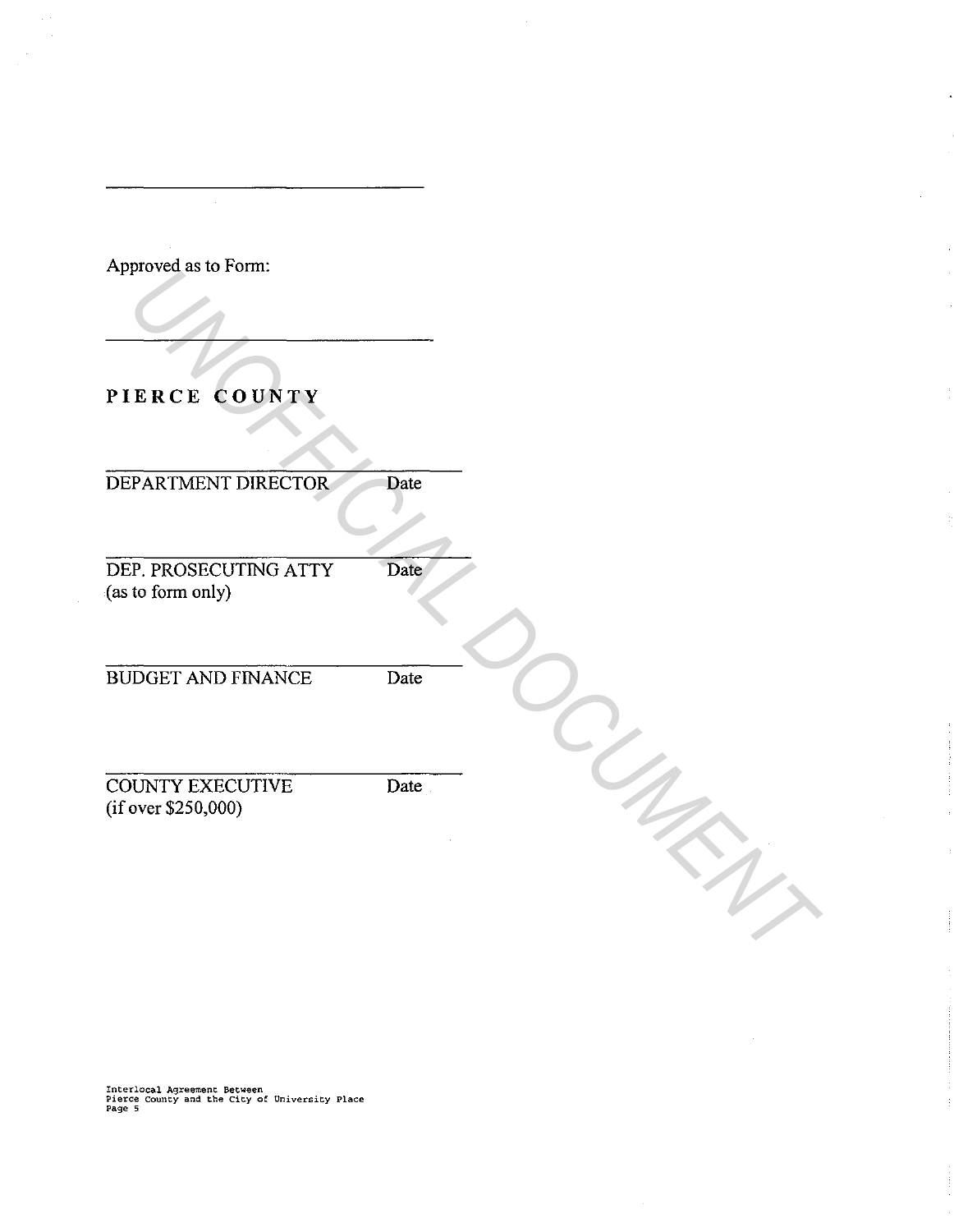#### **EXHIBIT 1: Attachment to SHB 2060-Interlocal Agreement.**

### **PIERCE COUNTY 2060 COMMITTEE Guiding Principles for Interlocal Agreement**

#### **Introduction**

The provisions of Substitute House Bill 2060 became law in Washington State on June 13, 2002. The law created a document recording fee on certain documents to be utilized for low-income housing. Administration of the fund is shared between local governments and the State. The local portion of 2060 funds is to be administered pursuant to an Interlocal Agreement between the County and the Cities and Towns within the County.

A 2060 Planning/Implementation group was invited to come together to produce guidelines for the use of the Pierce County 2060 funds. The Pierce County 2060 group was made up of representatives of Cities and the County.

As constructed by the Planning/Implementation Committee this plan provides:

- $\triangle$  Flexible funding to address all eligible activities within the law; and
- $\cdot \cdot$  Funding stability for jurisdictions and opportunities for both urban and rural communities; and
- Operation and maintenance funding for our community's emergency shelter system; and
- $\cdot \cdot \cdot$  The opportunity to plan strategic investments in housing through a regional approach.

It is the intent of the Pierce County 2060 Planning/Implementation Committee to provide the following Guiding Principles to the designated Steering Committee for the implementation of SHB 2060. It is recognized that the Steering Committee shall be charged with the responsibility of developing policies and procedures that meet the intent of these guiding principles.

#### **A. Steering Committee**

A 2060 Steering committee shall be established and meet semi-annually to distribute funding. The Steering Committee shall be comprised of one (I) member from each of the three HUD-CDBG Prime Sponsor federal jurisdictions in Pierce County. They are; the City of Tacoma, the City of Lakewood and Pierce County. There will be four (4) at-large members appointed by the Pierce County Association of Cities and Towns. This Committee shall always be composed of an odd number of representatives in order to facilitate arriving at majority votes on projects. **Example A alternation of the fund is shared documents to be utilized for low-income<br>ising. Administration of 2060 funds is to be salministered pursuant to an Interlocal Agreement state. The<br>altaportion of 2060 funds is to** 

#### **B. Review Committee**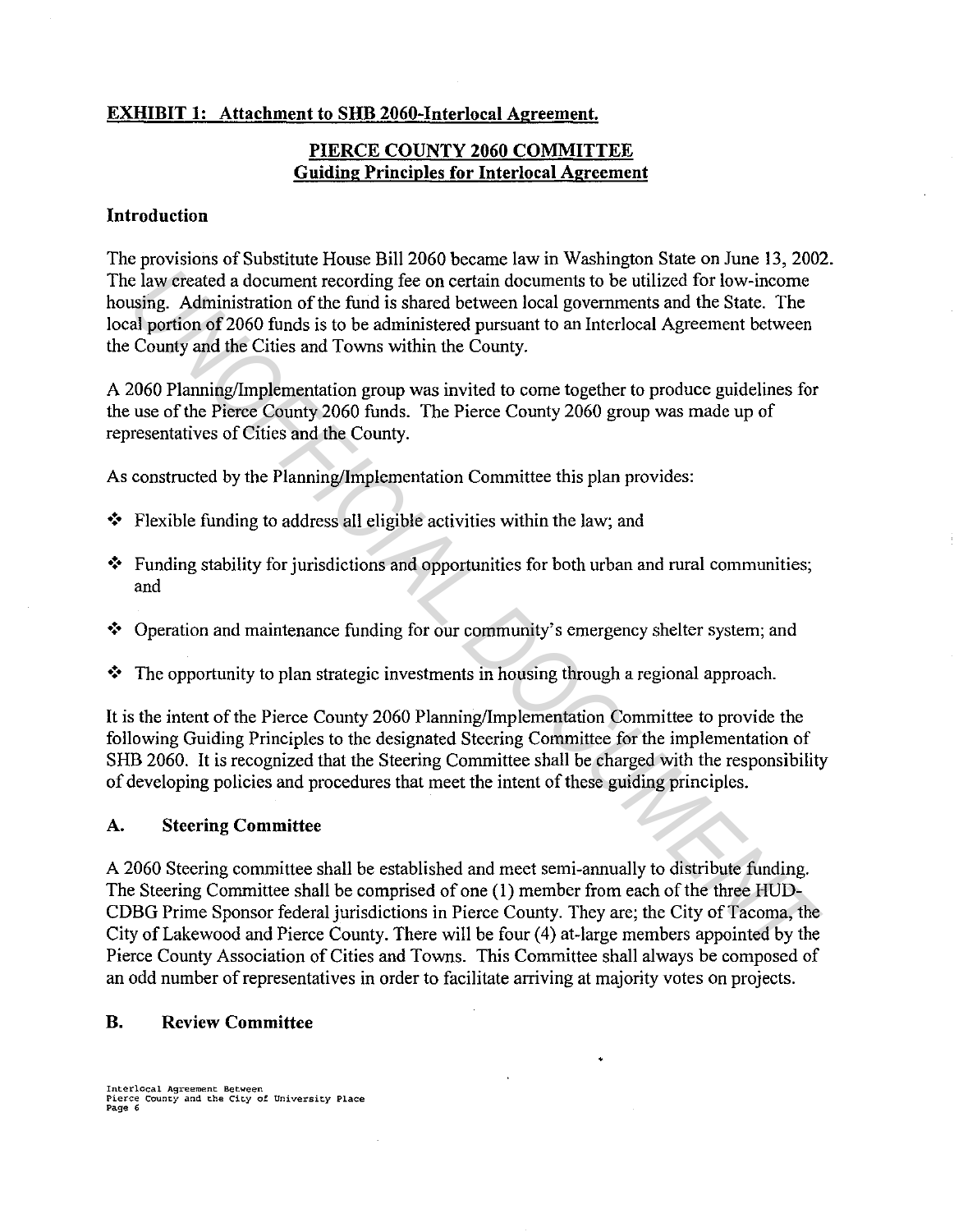A 2060 Review Committee shall be established to provide expert Project review & analysis for all applications submitted for consideration. The Review Committee shall be comprised of One (1) staff representative from each of the following: City of Tacoma, the City of Lakewood and Pierce County.

### **C. Fund Availability**

- On a semi-annual basis PCCS shall on behalf of Pierce County publish a Notice Of Funds Availability (NOFA) through its established methods. This notice will set forth the amount of funds available by category; the duration of funds to be awarded or distributed; the deadline for submission of funding applications; and any other pertinent information related to the process and or decisions.
- $\triangleleft$  Applications will be distributed to all parties requesting them and as appropriate Pierce County will make copies of completed applications and/or distribute the accepted applications to the Review and Steering Committee's for consideration.
- $\cdot \cdot$  The application format for 2060 funds shall be the same as is used by the State of Washington, Housing Trust Fund or subsequently modified version(s) containing the same detailed information.

#### **D. Eligible Recipients**

 $\cdot \cdot$  Eligible recipients of the funding from 2060 shall be Certified Non-Profit Agencies/Providers of Affordable Housing, Cities, Towns, the County, and for-profit developers.

#### **E. Fund Distribution**

 $\triangle$  Operating and maintenance funds for local shelters:

Sixteen percent (16%) of the 2060 funds available in any given year shall be designated for the operation and maintenance of local shelters. In view of Associated Ministries historic role in serving as the conduit for funding targeted to local shelters it is recommended that Associated Ministries serve in that same capacity for this fund source. Therefore these funds would be transferred to Associated Ministries, the local provider of the State Emergency Shelter Assistance Program to provide operating and maintenance funds for local shelters. on a solution today is Coto station or other or interested of the station of the station of the station of this notice will get forth the amount of two stations and product of this stabished methods. This notice will get f

• Notice Of Funding Availability:

The remaining 84% of the funds shall be included in the spring and fall NOFA process addressing the categories of need enumerated herein: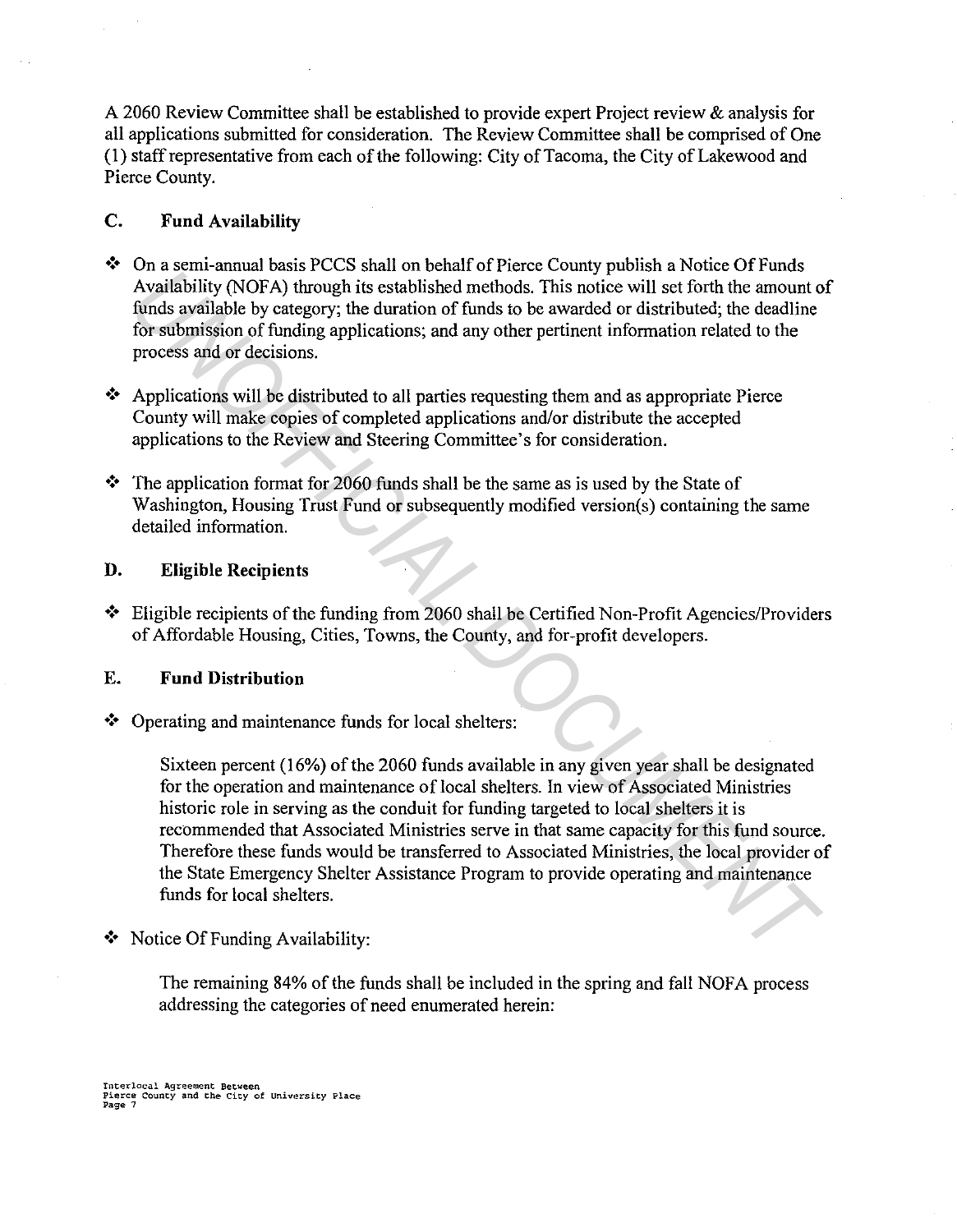- **1.** Acquisition, rehabilitation and/or New Construction of housing projects or units within housing projects that serve clients who have incomes at or below 50% of the Median income, based on HUD income guidelines for the Pierce County-Metropolitan Statistical Area (MSA).
- 2. Operating and maintenance costs for housing that is in compliance with SHB 2060. [Applicants shall be strongly encouraged to apply to the State Department of CTED for these dedicated funds.]
- 3. Rental Assistance vouchers for housing projects or units within housing projects that are at or below 50% of median based on HUD income for the Pierce County MSA and administered by a local housing authority or other local organization that has an existing rental assistance voucher program consistent with HUD Section 8.

### **F. Availability of Applications:**

|                                                                                                                                                                                                                      | 01 C LED TOT these dedicated funds.                                                                                                                                                                                                                                                                                                                                                   |        |             |  |
|----------------------------------------------------------------------------------------------------------------------------------------------------------------------------------------------------------------------|---------------------------------------------------------------------------------------------------------------------------------------------------------------------------------------------------------------------------------------------------------------------------------------------------------------------------------------------------------------------------------------|--------|-------------|--|
| 3.                                                                                                                                                                                                                   | Rental Assistance vouchers for housing projects or units within housing projects<br>that are at or below 50% of median based on HUD income for the Pierce County<br>MSA and administered by a local housing authority or other local organization<br>that has an existing rental assistance voucher program consistent with HUD<br>Section 8.<br><b>Availability of Applications:</b> |        |             |  |
|                                                                                                                                                                                                                      |                                                                                                                                                                                                                                                                                                                                                                                       |        |             |  |
| Phase                                                                                                                                                                                                                |                                                                                                                                                                                                                                                                                                                                                                                       | Spring | <b>Fall</b> |  |
|                                                                                                                                                                                                                      | Applications Available:                                                                                                                                                                                                                                                                                                                                                               | March  | October     |  |
|                                                                                                                                                                                                                      | <b>Applications Due:</b>                                                                                                                                                                                                                                                                                                                                                              | April  | November    |  |
|                                                                                                                                                                                                                      | <b>Review Committee Meetings:</b>                                                                                                                                                                                                                                                                                                                                                     | April  | November    |  |
|                                                                                                                                                                                                                      | <b>Steering Committee Meetings:</b>                                                                                                                                                                                                                                                                                                                                                   | May    | December    |  |
|                                                                                                                                                                                                                      | Decisions announced by:                                                                                                                                                                                                                                                                                                                                                               | May    | December    |  |
|                                                                                                                                                                                                                      | Funds Available**:                                                                                                                                                                                                                                                                                                                                                                    | May    | December    |  |
| **(After Contracts/Agreements signed).                                                                                                                                                                               |                                                                                                                                                                                                                                                                                                                                                                                       |        |             |  |
| <b>Reporting Requirements:</b><br>cipients of the 2060 funding shall provide quarterly and annual reports detailing their use of<br>ds on a format acceptable to the Pierce County Department of Community Services. |                                                                                                                                                                                                                                                                                                                                                                                       |        |             |  |
| is.                                                                                                                                                                                                                  | rce County shall provide a written report detailing the uses to which the funds were put and<br>seminate the same to all participating jurisdictions and participant/applicants on an annual                                                                                                                                                                                          |        |             |  |
| <b>Terms and Conditions of Funding:</b>                                                                                                                                                                              |                                                                                                                                                                                                                                                                                                                                                                                       |        |             |  |
|                                                                                                                                                                                                                      | nds for emergency shelter operations shall be provided through Associated Ministries in the<br>m of a grant with no reversion of asset clauses. Further, Associated Ministries warrants that                                                                                                                                                                                          |        |             |  |

### **G. Reporting Requirements:**

### **H. · Terms and Conditions of Funding:**

Funds for emergency shelter operations shall be provided through Associated\_Ministries in the form of a grant with no reversion of asset clauses. Further, Associated Ministries warrants that none of funds covered by this agreement will be expended for administration.

Funds that are provided for operation and maintenance shall be distributed in the form of a grant.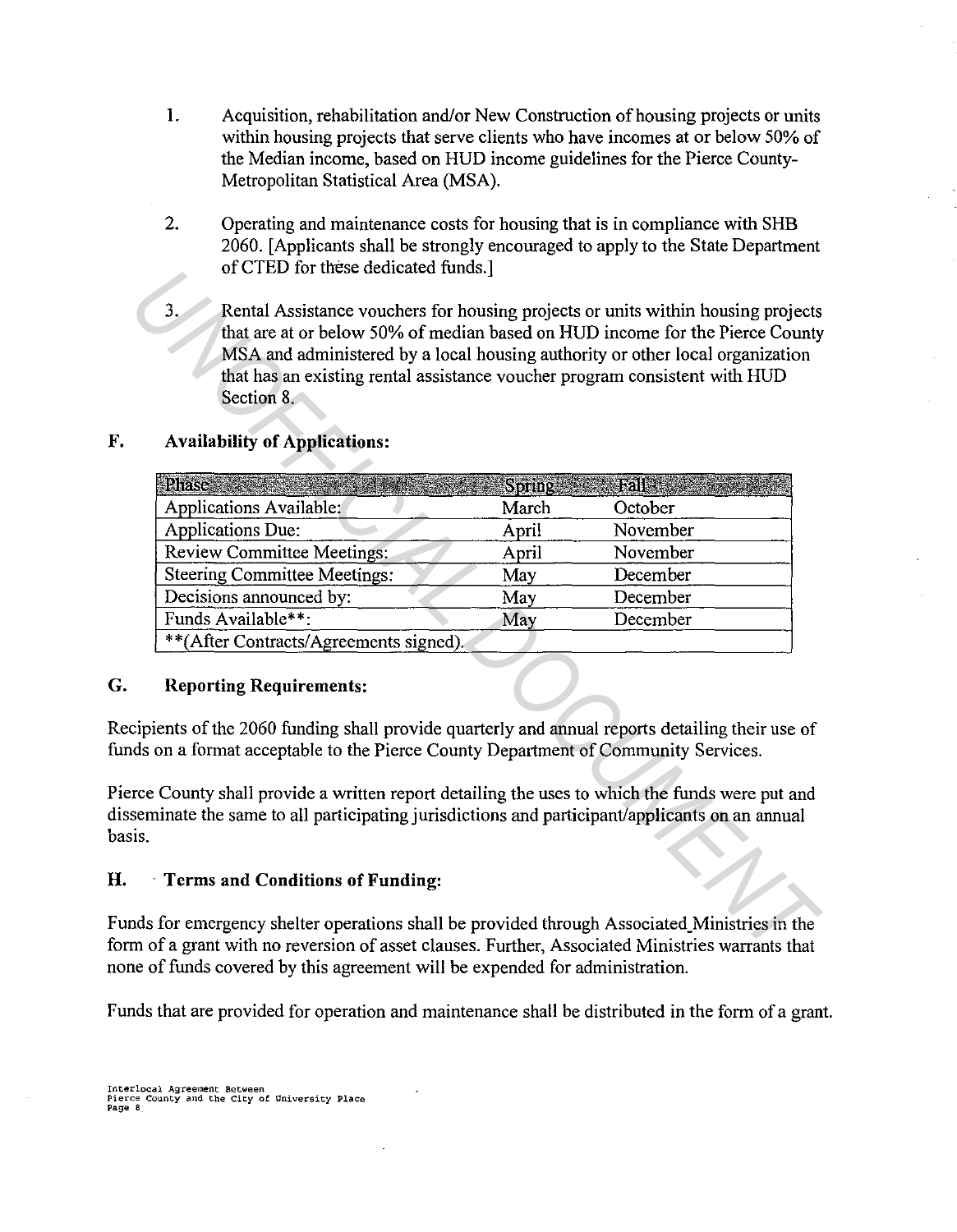Funding provided to other agencies for acquisition, rehabilitation or new construction (capital development) shall be distributed in the form of a Loan or Grant at the discretion of the Steering committee. The reversion of assets clause for proposals funded in this category shall reflect an amortization over a period of 25-50 years or as determined by the Steering Committee based on project and need.

# **F. 2060 Project Review:**

The 2060 Implementation Plan will be reviewed after the first full year's operation. The Steering Committee, Review Committee, with input from non-profits and other interested parties, shall review program operation and implement any appropriate changes.

## **J. Measurement System for Allocating Revenue:**

The funding available in each round shall be determined by the amount collected in the fund on the month ending prior to application availability less any prior funding commitments.

## **K. Default by 2060 Fund Recipient:**

When it is discovered that a recipient of funding from 2060 has misappropriated or misused funds there shall be a penalty imposed. The restitution imposed shall be designed to insure that the intended public benefit is preserved; that resources that were targeted to assist are recovered; and that the cost to the offending party is sufficient to deter similar acts. The specific amounts will be set on a case by case basis.

### **L. Grievance Process:**

Applicants who feel they have been treated unfairly in the process or have not had their applications considered appropriately, shall have the opportunity to present both written and oral testimony to the Steering Committee. The Steering Committee shall establish a process for hearing such grievances. Decisions of the Steering Committee shall be final.

### **M. Geographic Equity:**

The Steering Committee shall be responsible for making certain that funds are distributed in a manner that provides long-term geographic equity. The overall intent is to insure overtime that all areas of Pierce County receive appropriate levels of funding through this initiative. The Equity formula shall be based on a 5-year cycle (i.e.: each sub-region shall receive its fair share of funding every five years:) ie 2060 Implementation Plan will be reviewed after the first full year's operation. The Steering Mevily more to the interval more profits and other interested parties, shall wire to Review Committee, with input from non-pr

For the purposes of the 2060 fund, Pierce County shall be divided into two sub-regions: Tacoma/Lakewood and the balance of Pierce County.